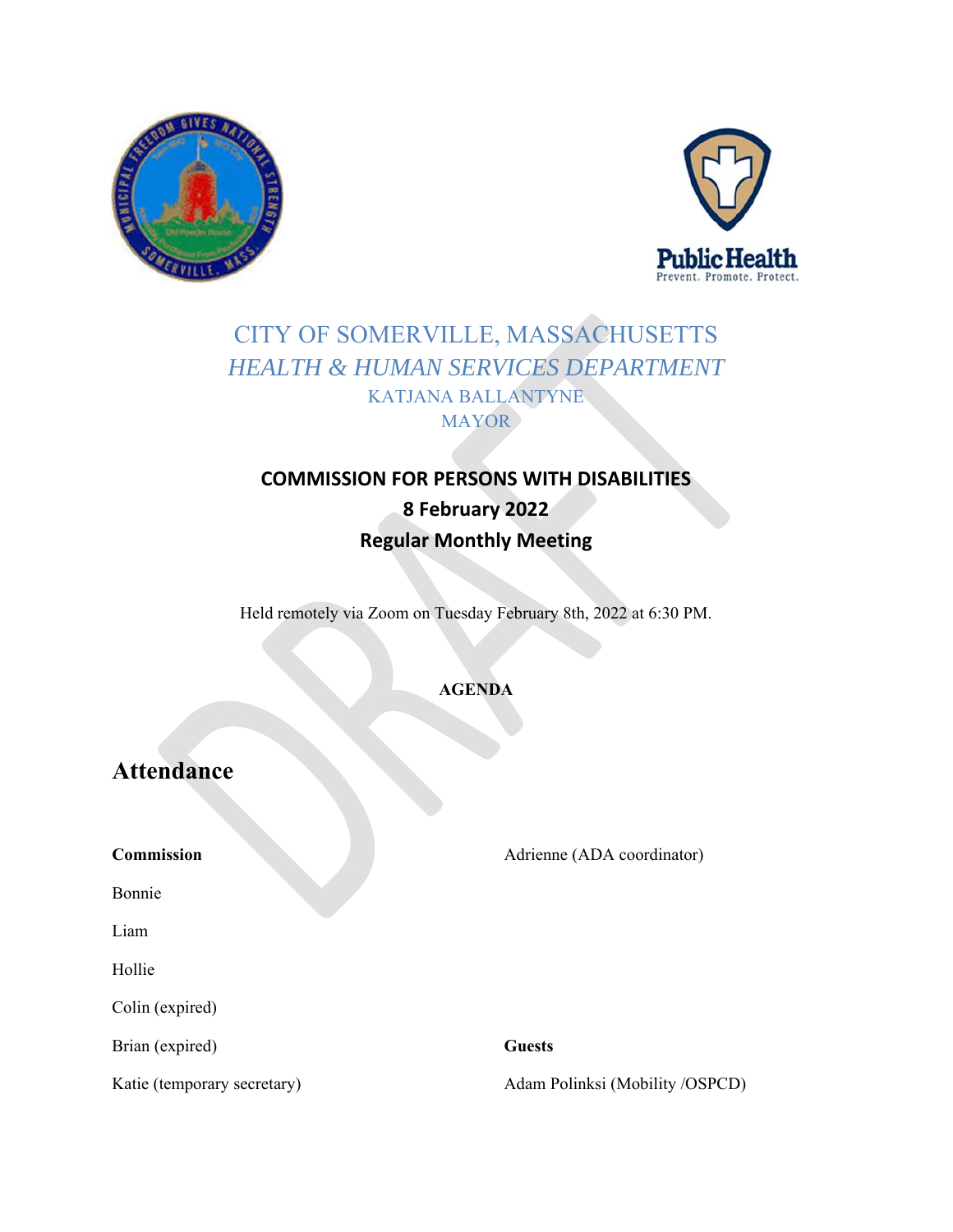| Kate White           | <b>Captioner Nancy</b>                   |
|----------------------|------------------------------------------|
| Henry Edward Hardy   | Harriott Ranreg (ORS steering committee) |
| Denise Molina Capers | Jesse Clinghan (Ward 4 City Counsel)     |
| Crystal Hutt         | Jamie Perconi                            |
| Ginny Alverson       |                                          |

## **2. Pearl St. Design Review: Presented by Adam Polinski**

Pearl Street Design proposal for the eastern section of Pearl Street

\*\*Project is not the full length of Pearl Street – starts on McGrath Street to Mt. Vernon. Split into sections:

- 1. McGrath Highway to Cross Street,
- 2. Cross Street to Franklin Street (include the school)
- 3. Franklin Street to Mt. Vernon

Treatments will include traffic calming strategies such as speed humps, neighborhood traffic circle

Will include repaving the side walks

We will be sure cars to not park within 20 feet of interaction so that pedestrians are fully visible

#### **Comments/Feedback from Commission**

- 1. What is the width of the sidewalks?
- a. Answer: Varies. But not narrower than 7 feet from street to property.
- 2. How much of a sidewalk has utility poles/tree wells?
	- a. That is  $2 \frac{1}{2}$  3 feet. There are some trees on the street. Will sections with trees still have a wide enough travel lane? Adam says yes but we don't design everything in the project – we will give the contractor a standard width and they won't go any wider. Will not go below the typial mininmum used by the city.

Comments from attendees

- Should be more bike access.
- City does not goes far enough to protect/create accessible parking. Example: There is accessible parking at the ESCS but it is not close to the door,

Lian: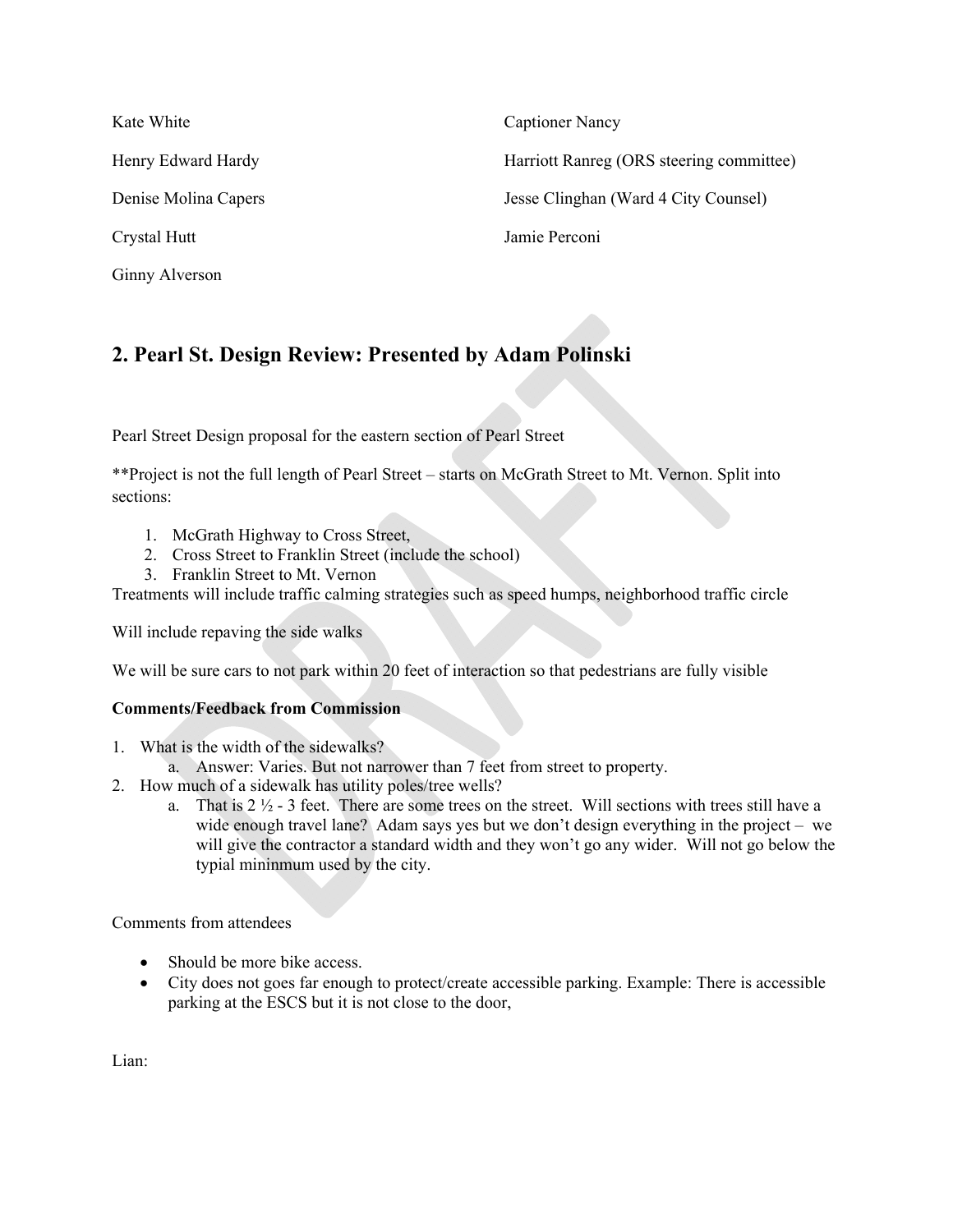Brian says the sidewalk reconstruction will maintain the existing trees ---- passage will never be less than 36 inches. Will be using a porouse paved material to avoid lifting of the panels. Bonnie – wants to know why they don't use a bump out. Brian says we don't believe there is a need for a tree bump out – it is a strategy we would use if we needed to….but if we don't have parking on that side of the street that is not an option. In addition – if we chose to do a bumpout we would maintain a point of travel at the back of sidewalk to make navigation more consistent for someone with sight impairments. Bonnie – thinks there needs to be more eyes on this matter.

Hollie: She believes the city strives for 4-6 feet of sidewalk. This is a "book job. How does the process look on a book job when obstructions occur or exist, and who from the ADA makes sure everything is accurate.

No contractor has been chosen yet.

Medford Street was also a book job

Harriett – public member. What is a "book job"? standard details from Mass Highway and MAAB. Like a formula.

Is there a projected time frame? Contracts generally take 2 years.

Does a plan like this cover traffic lights? Are there traffic lights in those section? Answer: there is a traffic light at Pearl/Cross but signal work is not included in this book job. The traffic lights are not "audible pedestrian signal". It is a priority to start changing them to audible pedestrian signals.

City is taking full inventory of traffic signals.

Colin – Note- the city has and a policy on the books. Whenever a pedestrian signal is replaced it must be replaced by a traffic signal with an audible pedestrian signal

Kate White from the city says there is a feedback survey https://voice.somervillema.gov/pearlstreet

### **3.Coordinator's Report Adrienne Pomeroy**

Mayor is keeping with her plan to increase diversity and access to all commissions. All new appointment opportunities will be posted publicly. Email the legislative liaison, Hannah with any follow up questions.

## **4. Chair's Report**

Update on mass.dot request for a variant to not be compliant with the regulations for the sidewalk slope on the corner of McGrath and Poplar. The discussion will be moved to a full-hearing. Hearing most likely on February  $28<sup>th</sup>$ . No agenda set yet.

Pause on all new appointments to commissions.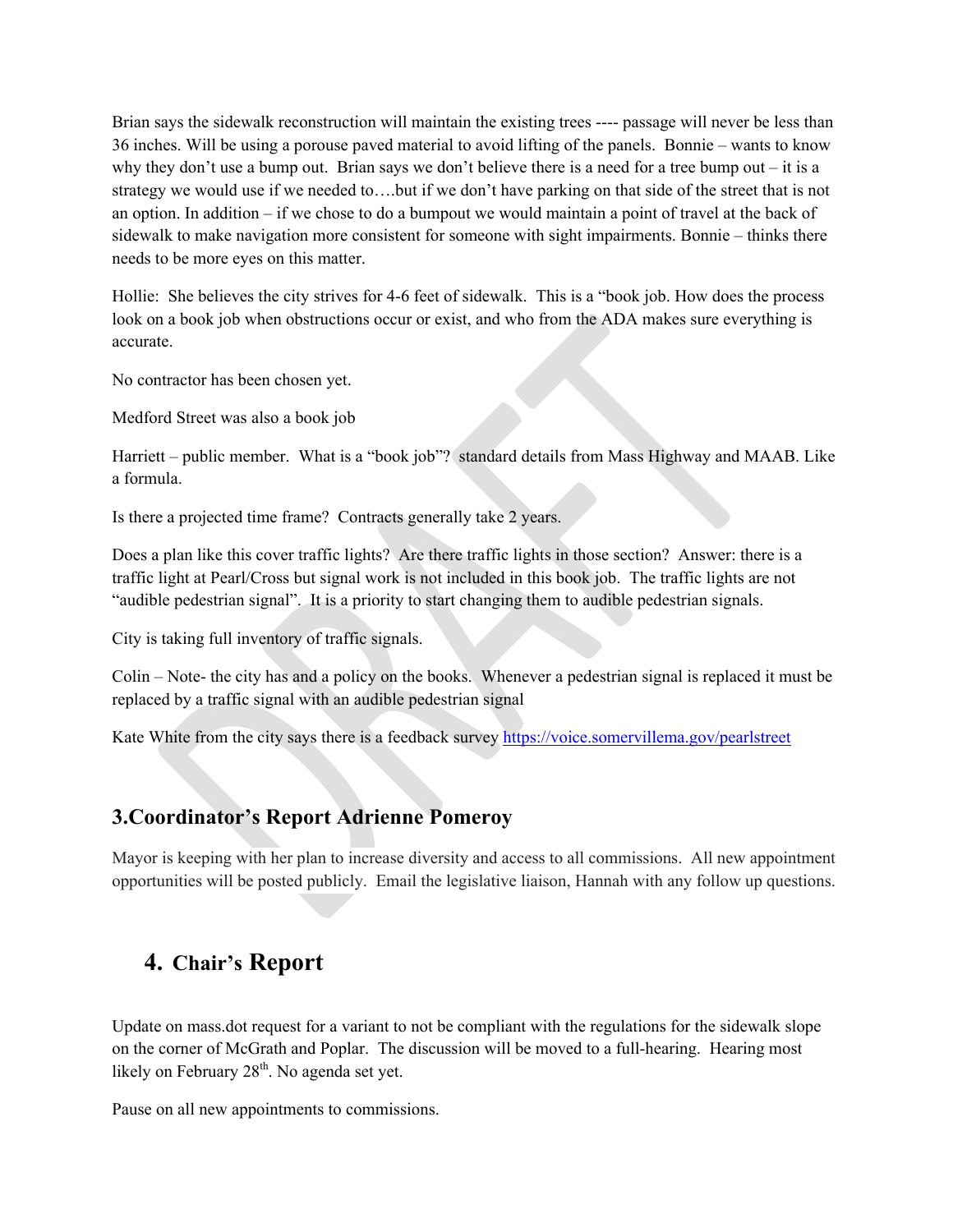### **5. New Business**

#### **Current and future Commission make-up**

Colin Killick: Has been commission since 2012. Chair from 2012-2019. According to commission bylaws Colin's formal involvement needs to "take a break". The Commission attempted to amend the bylaws and believed Colin was granted the other term. The city has no record of the latest appointment or the approval. Someone needs reach out to city solicitor. Colin is not interested in being an associate commissioner at this time. He will reach out to city solicitor. Consensus of commission: Losing Colin would be a great loss of institutional knowledge.

### Bonnie Denis and Lian Guertin:

Moving to Malden the end of February 2022. Current bylaws say once they no longer live in in Somerville, they are no longer able to serve of the Commission. However, Councilor Clinghan submit a council order this week asking for an exemption for people who have to move out of the city to serve out their term.

### Henry Hardy:

Mayor's pause on commission appointments means that Henry cannot be sworn in a commissioner right now. Very frustrating b/c he has been a contributing member of meetings for many months and it is very hard to be a functioning commission with so few commissions. Hollie motions to nominate Henry to be an Associate Commissioner. It is not a formal voting role but will give him more of an official capacity. Bonnie 2<sup>nd</sup> the motion. All voting members voted in favor

### **Article 80: Disability Checklist from the Boston Planning and Development Agency (BPDA)**

Develop by BPDA and intended to be used as a tool to ensure that accessibility is planned at the beginning of projects and continues throughout development rather than after design and construction are completed. It aims to ensure that projects not only meet minimum MAAB/ADA requirements, but that they create a built environment which provides equitable experiences for all people, regardless of age or ability.

General consensus in commission that we should look into creating something similar for Somerville. Has a lot of checks and balances. We would want to include universal design.

Has great value and should be discussed further.